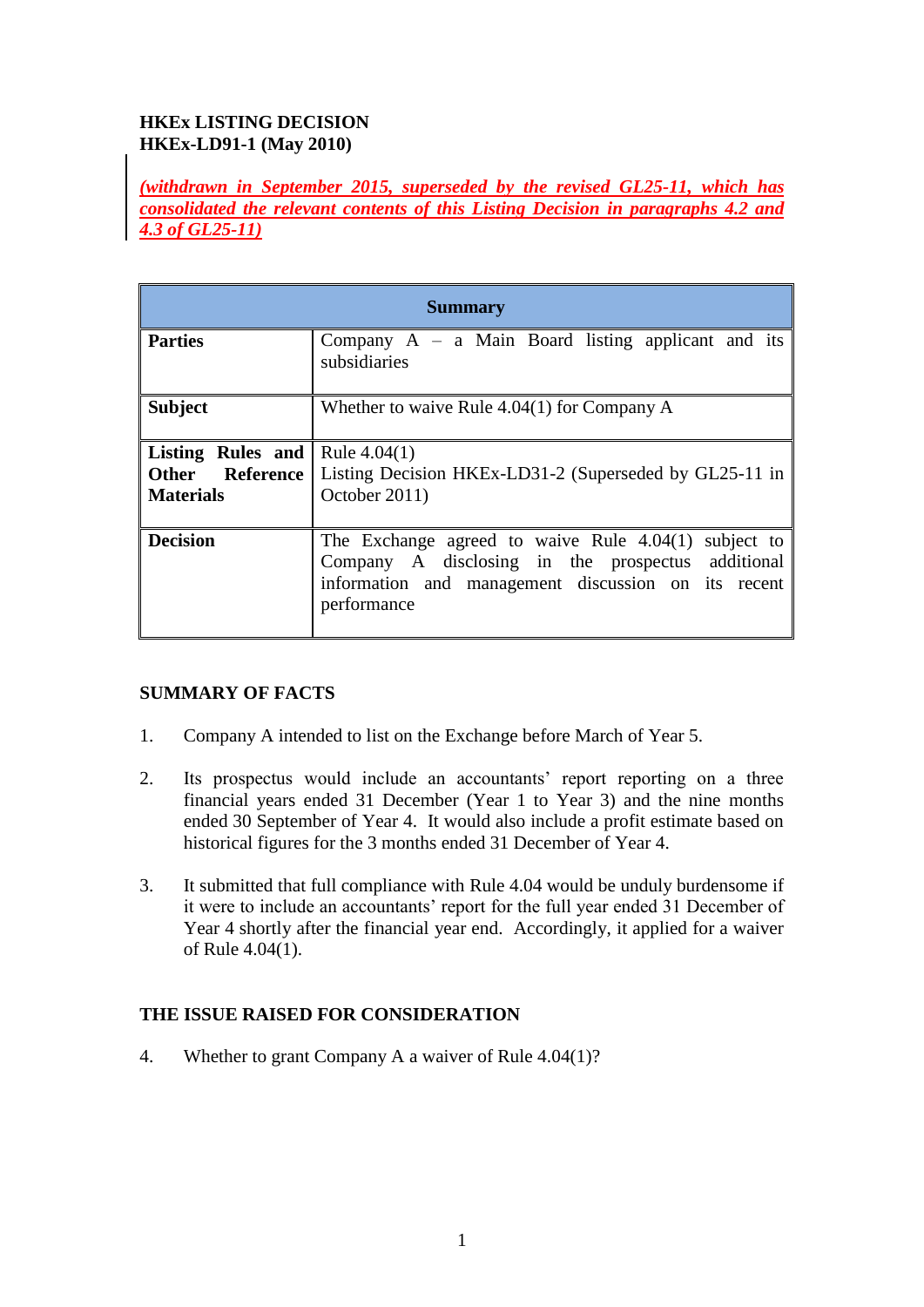#### **APPLICABLE LISTING RULES OR PRINCIPLE**

- 5. Rule 4.04(1) requires that the accountants' report of a new applicant must include the results of the issuer or, if the issuer is a holding company, the consolidated results of the issuer and its subsidiaries in respect of each of the three financial years *immediately preceding* the issue of the listing document.
- 6. Listing Decision HKEx-LD31-2 (superseded by GL25-11 in October 2011) recorded that for Rule 4.04 to be waived, the maximum allowable gap between the latest financial year-end and the proposed listing date is three months.

## **THE ANALYSIS**

- 7. HKEx-LD31-2 (superseded by GL25-11 in October 2011) does not mean that the Exchange will automatically waive Rule 4.04 so long as the gap between the latest financial year-end and the proposed listing does not exceed three months.
- 8. The Exchange has full discretion to grant or refuse any waiver based on all the facts and circumstances of a particular case. For example, the Exchange may consider a downward trend in an applicant's recent business performance as an unfavourable factor for a waiver given the risk of material adverse changes to the company. Those changes should therefore be addressed by a full audited accountants' report that complies with Rule 4.04(1). In other cases, the Exchange may impose conditions on disclosure in the prospectus to ensure that there is reasonably sufficient information to enable investors to form an informed assessment of the issuer absent an accountants' report that complies with Rule 4.04(1).
- 9. In determining whether a Rule 4.04 waiver should be granted, the Exchange noted that, based on Company A's profit estimate for the year ended 31 December of Year 4, its estimated turnover and net profit for Year 4 would reduce substantially as compared to those for Year 3; its estimated net profit margin would also substantially reduce in Year 4 as compared to that for Year 3 and the nine months ended 30 September for Year 4.
- 10. Noting the apparent decreasing trend in both Company A's turnover and net profit, the Exchange initially considered it not appropriate to grant a waiver.
- 11. However, Company A further submitted the following to support its waiver application:
	- a. its directors confirmed that there had been no material adverse change in its financial and trading positions or prospects since 30 September of Year 4 and there was no event which would materially affect the information shown in the accountants' report;
	- b. the profit estimate for the year ended 31 December of Year 4 and the disclosure on subsequent events would provide sufficient information on its financial condition for the year ended 31 December of Year 4 for investors to make an informed assessment of its financial position.